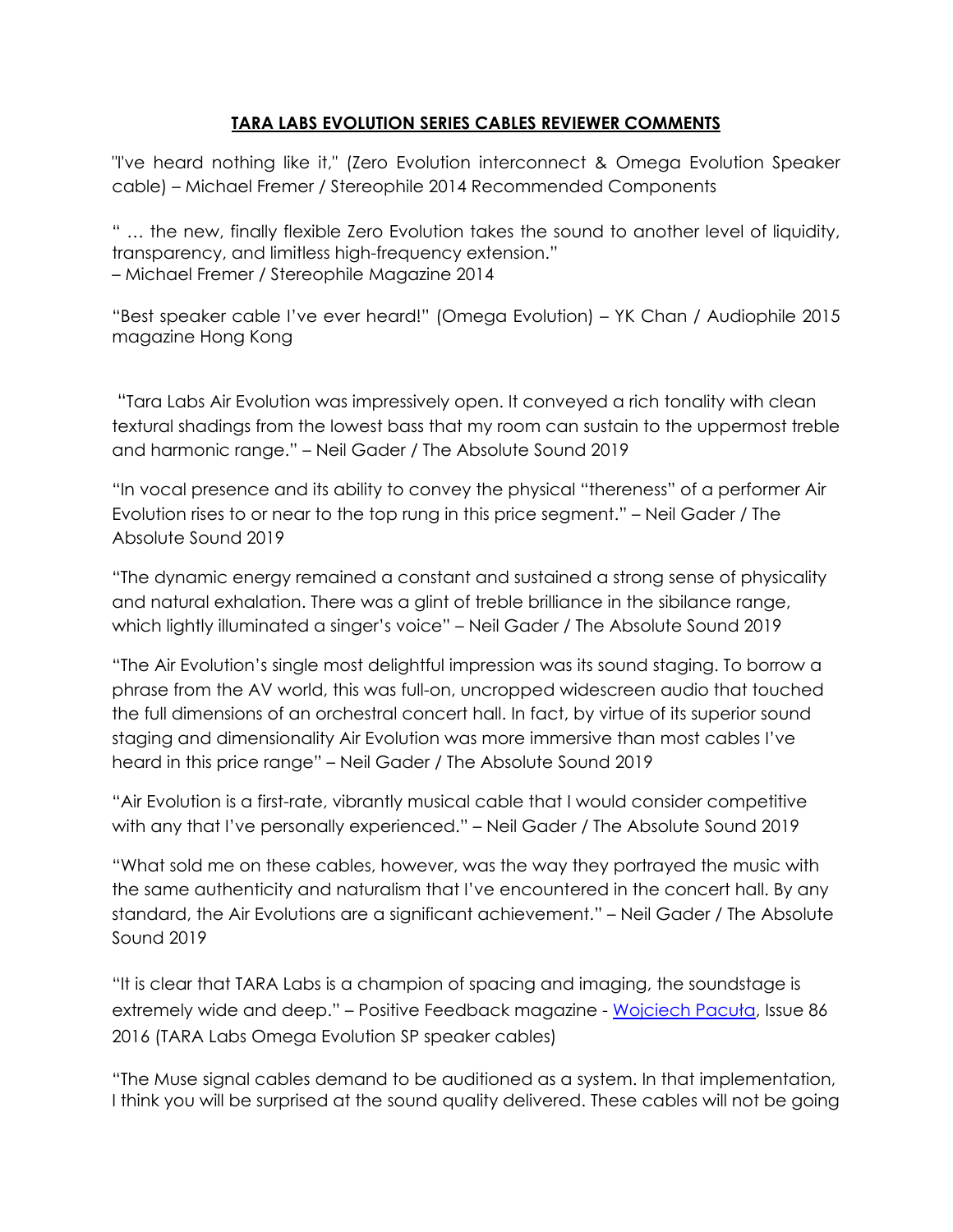back to the manufacturer: they have found a home in my reference system." – Positive Feedback magazine / Marshall Nack - 4/1/17 Issue 90 *(\*Upon hearing our new Muse Series cables, Mr. Nack decided to replace his current high-end audio cable setup, and instead complete his reference audio system with the Muse cables)*

"TARA Labs Evolution is a wonderful, amazing set of cables made by the people who know how to turn a great product into outstanding one. How many more such magicians are still walking around in this world? "*GOLD Fingerprint" Award* for the interconnect and speaker cable—there is no way around it." – Positive Feedback magazine - [Wojciech Pacuła](http://positive-feedback.com/high-fidelity/tara-labs-evolution-cables/), Issue 86 2016

"This new cable (Zero Evolution) has the fastest, cleanest transient I've come across, with absolutely no grain or edge marring its excellent delivery. Every frequency is perfectly aligned and that allows transient edges to come into view, revealing fine details of texture." - [Marshall Nack](http://positive-feedback.com/reviews/hardware-reviews/tara-labs-the-zero-evolution-interconnect-with-hfx/) */ Positive Feedback Online, Issue #81, 2015*

"The new physically flexible TARA Labs Omega Evolution, incorporating almost twice as many rectangular, solid core, "8 nines" oxygen free copper elements…. Adds the speed, transparency, dimensionality, and especially textural suppleness…." - MF/ Stereophile Magazine Recommended Components 2014 Fall Edition

"I think this is the most beautiful sound I have ever heard from a speaker wire" (Omega Evolution) – HIFI Shou / Chen 2015

"The most beautiful sounding speaker wire; TARA Labs Omega Evolution" – HIFI Shou / Chen 2015

"Air Evo transients are sharp edged and fast, as fast as any cable I've come across." - Marshall Nack / Positive Feedback Issue #77, 2015 (Air Evolution interconnect)

"TARA Labs Evolution is a phenomenal cable" "Evolution is so open sound, so smooth, clean" "With classics everything was so beautiful, natural …." "TARA Labs Evolution is a brilliant cable." "TARA Evolution is very dynamic, has great impact on the bass, is closer to the dynamics of the concert" "TARA Labs Evolution is a system of absolutely top-shelf, which can be compared only to a few other top cables, and in many ways from this comparison, come out victorious!" – Krakow Music Society / Poland 2016 (Omega Evolution SP Speaker cables)

"The Muse cable has extreme resolution. There's no masking or covering up bad intonation or poor entrances. But it is so darn musical I can still dig what Johnny (Hartman) is laying down." – Positive Feedback magazine / Marshall Nack - 4/1/17 Issue 90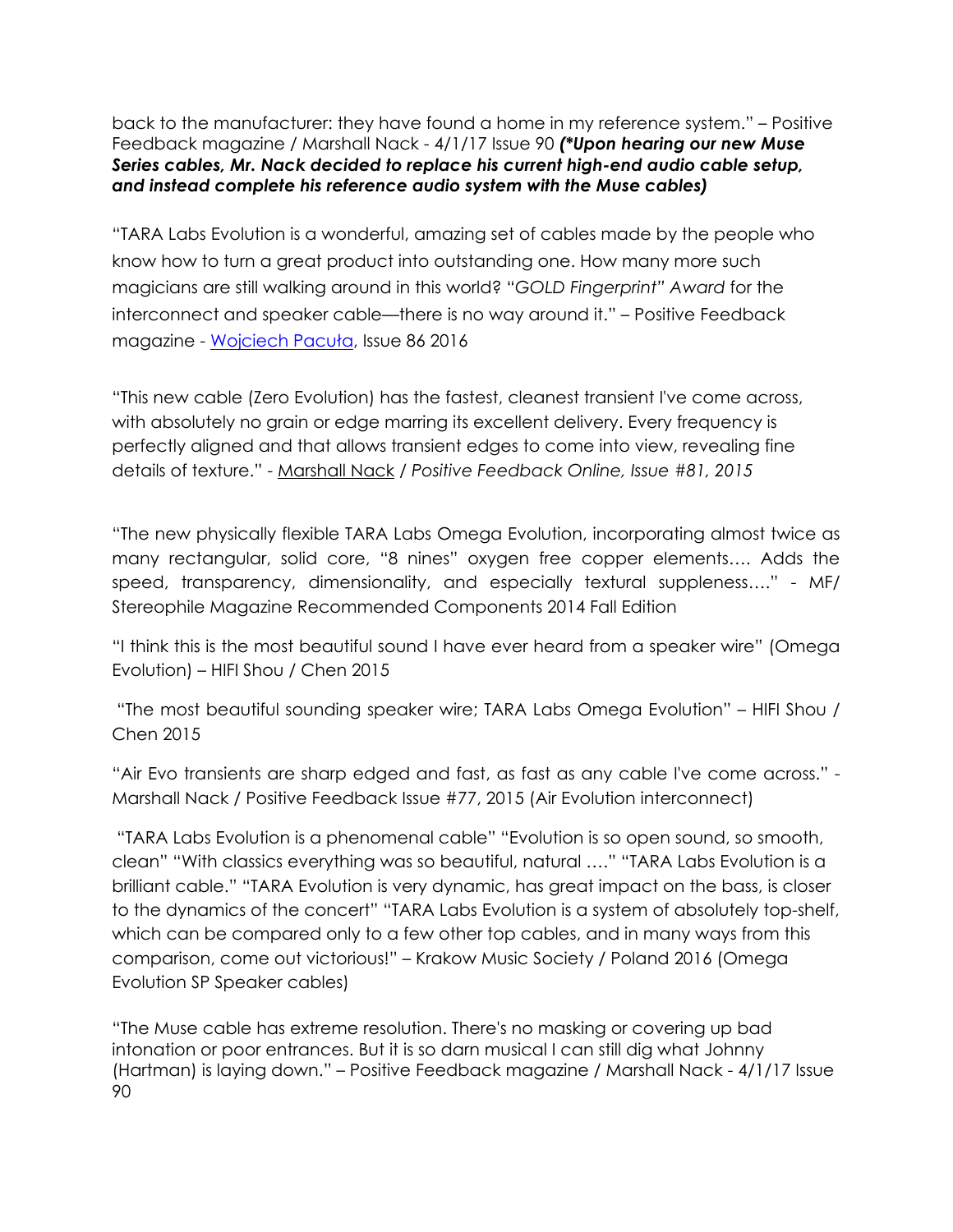"The TARA Labs Air Evolution Interconnect with EVO Floating Ground Station is advertised as completely neutral and absolutely revealing with high frequency and airy detail that is not found in comparable audio cables." It is certainly neutral, revealing, and loaded with detail" - - Marshall Nack / Positive Feedback Issue #77, 2015 (Air Evolution interconnect)

"TARA Evolution is very dynamic, has a great bass impact, is closer to the dynamics of a real concert. The second thing is smoothness—the new cable delivers pastel, pleasant, analog, particularly enjoyable performance. But I also claim that it features a specific sound signature—it attempts to treat each tune in the same way: performance is always enjoyable, smooth, clean, extremely clean. It is very pleasant, and the vocals are excellent. This cable offers a great focus, it brings instruments closer to the listener, focuses them, so that they are more visible/audible. And there is this unique quality, a thing that I have never heard before in my life—an amazing presentation of what happens behind the front of the soundstage—TARA Evolution shows the depth of the stage and everything happening there better than any cable I've ever heard. Their resolution and clarity is astounding" – Rysiek B., Krakow Audio Society / Poland 2016

"TARA Labs Evolution is a brilliant cable. It will work perfectly if one wants to get a nice, smooth, detailed, but at the same time completely devoid of shrill elements sound. The dynamics and events in the back of the stage are presented in an absolutely remarkable way. I have never heard anything like it."- Krakow Audio Society / Poland 2016

"TARA Labs Evolution is a system of absolutely top-quality, which can be compared only a few other top cables and in many regards it will come out victorious of many such comparisons." - [Wojciech Pacuła](http://positive-feedback.com/high-fidelity/krakow-sonic-society-meeting-103-tara-labs-evolution-series/) High Fidelity magazine Issue 85, 2016

"I am even more amazed and impressed now than I was at the time of my first post. These cables are so transparent and dynamic it is almost frightening. Furthermore, they present a huge soundstage, in particular the depth is unbelievable" – What's Best Forum / 2014

"The bottom line is TARA Labs new Air Evolution cables are out-sized performers and offer a big bang for the buck. Highly recommended without reservation for those shopping at this price point." - - Marshall Nack / Positive Feedback Issue #77, 2015 (Air Evolution interconnect)

"Extraordinary good sounding The 0,8 is a pure listening pleasure.

Those of us, who can afford it, will enjoy this great cable,

which will guarantee for many years of extremely gut music listening experience, Others, including myself, should wait for brand new much more affordable Apollo Series which should be released soon" – Hi Fi Stars Magazine, 2016 / Germany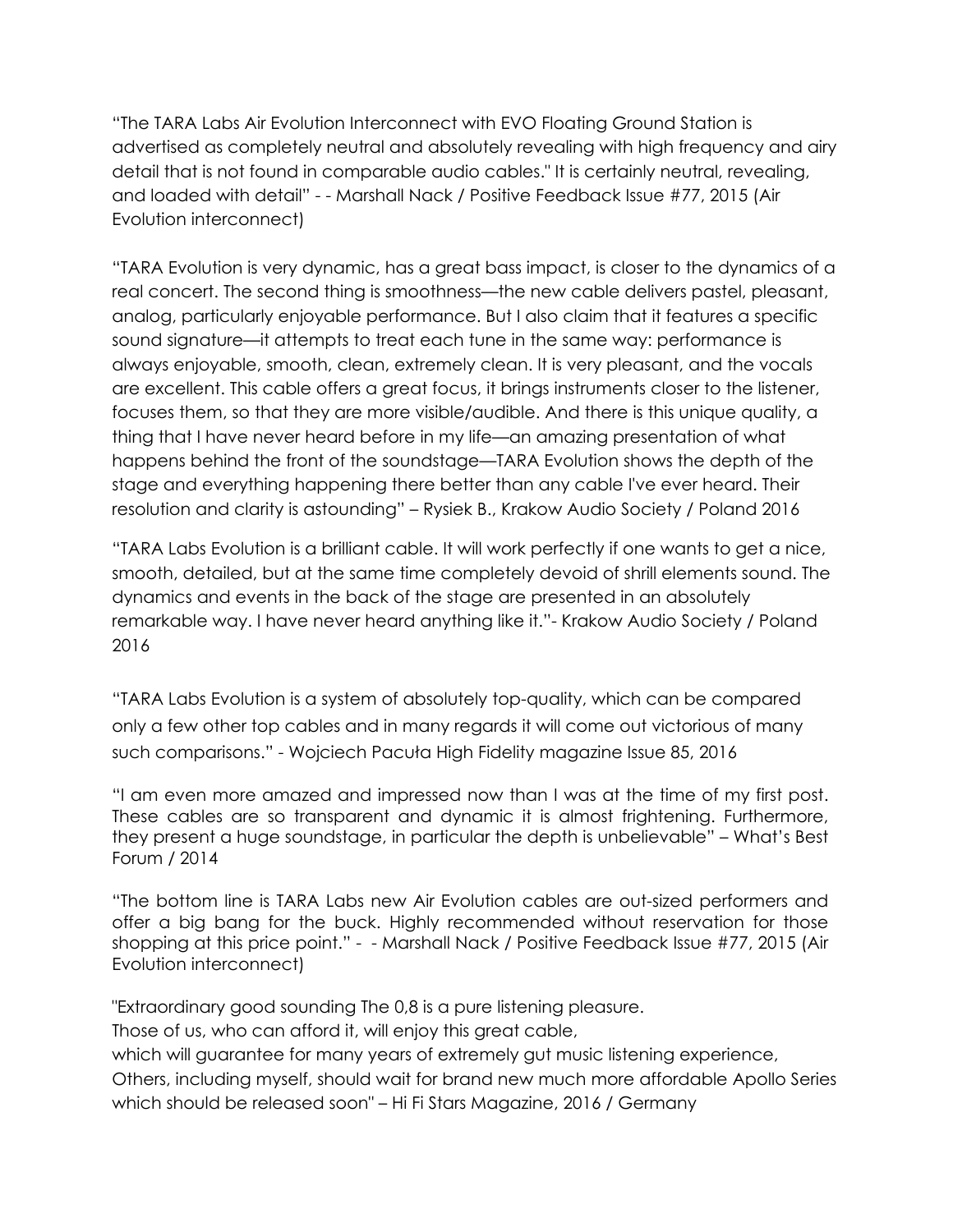"The soundstage was phenomenal in depth. The stringtone was oh so sweet and at the same time the micro details in the recording were brought alive so easily and beautifully; I have never heard this recording sound so impressive before. In short, the Taralabs grandmaster cables are by far the best loudspeaker and interconnect cables I have ever experienced in my audiophile journey of more than thirty years. I urge everybody who is in the position to do so to give these Taralabs cables a listen: they are imho phenomenal!" – Audiocrack / 2014

"The Platinum Eclipse is, as I previously wrote, the company's best cable, but the new, finally flexible Zero Evolution takes the sound to another level of liquidity, transparency, and limitless high-frequency extension.- MF / Stereophile

"The Omega Evolution speaker cable is as perfect as any cable could be. Blending a remarkable soundstage with instruments hanging delicately in space and absolute neutrality allowing every nuance to shine though. Truly a platinum standard for both tube and solid-state systems alike." – Carl Jerrits/ Apex Audio

"When I swapped my reference wires for the TL-2/14 and the TL-201 I was surprised at how clean the sound was. The background noise, or better, the electronic hash in the background, was vacuum cleaned. Such a canvas was perfect for the TARA Labs to start painting their sonic pictures. I liked the exciting lower bass to midbass where instruments like electric bass guitar, kick drum or timpani have their fundamentals – it was contoured and full of energy, something that is rare in this price category" – Audiodrum magazine review 2014

"The mids were tonally brilliant and seamlessly extended to pure and soaring highs. Triangles, flutes or blazing horns had both romanticism and bite, both emotions and technical perfection" – Audiodrum magazine review 2014

"I was blown with the soundstage that was rendered by the cheap TARA Labs cables. Realistically proportioned, with width and depth without any restrictions, totally fluid in its expanding wholeness – simply breathtaking in this category of products" – Audiodrum magazine review 2014

"The full-blown Zero Evo effect is dramatic, like you have on X-Ray goggles and can see how the whole thing is organized. It's defined to the max in all directions—left to right, front to back, up and down—and detailed, detailed, detailed." - [Marshall Nack](http://positive-feedback.com/reviews/hardware-reviews/tara-labs-the-zero-evolution-interconnect-with-hfx/) / Positive Feedback Online, Issue #81 2015

"… not even the tiniest square footage, is blurry or vague. Detail builds upon detail. Every instrument has its own space and fits in with no overlapping, like pieces in a 3-D puzzle. The thing is so solid and images are so precisely positioned it has the aspect of a large piece of aural sculpture." - [Marshall Nack](http://positive-feedback.com/reviews/hardware-reviews/tara-labs-the-zero-evolution-interconnect-with-hfx/) / Positive Feedback Online, 2015 Issue #81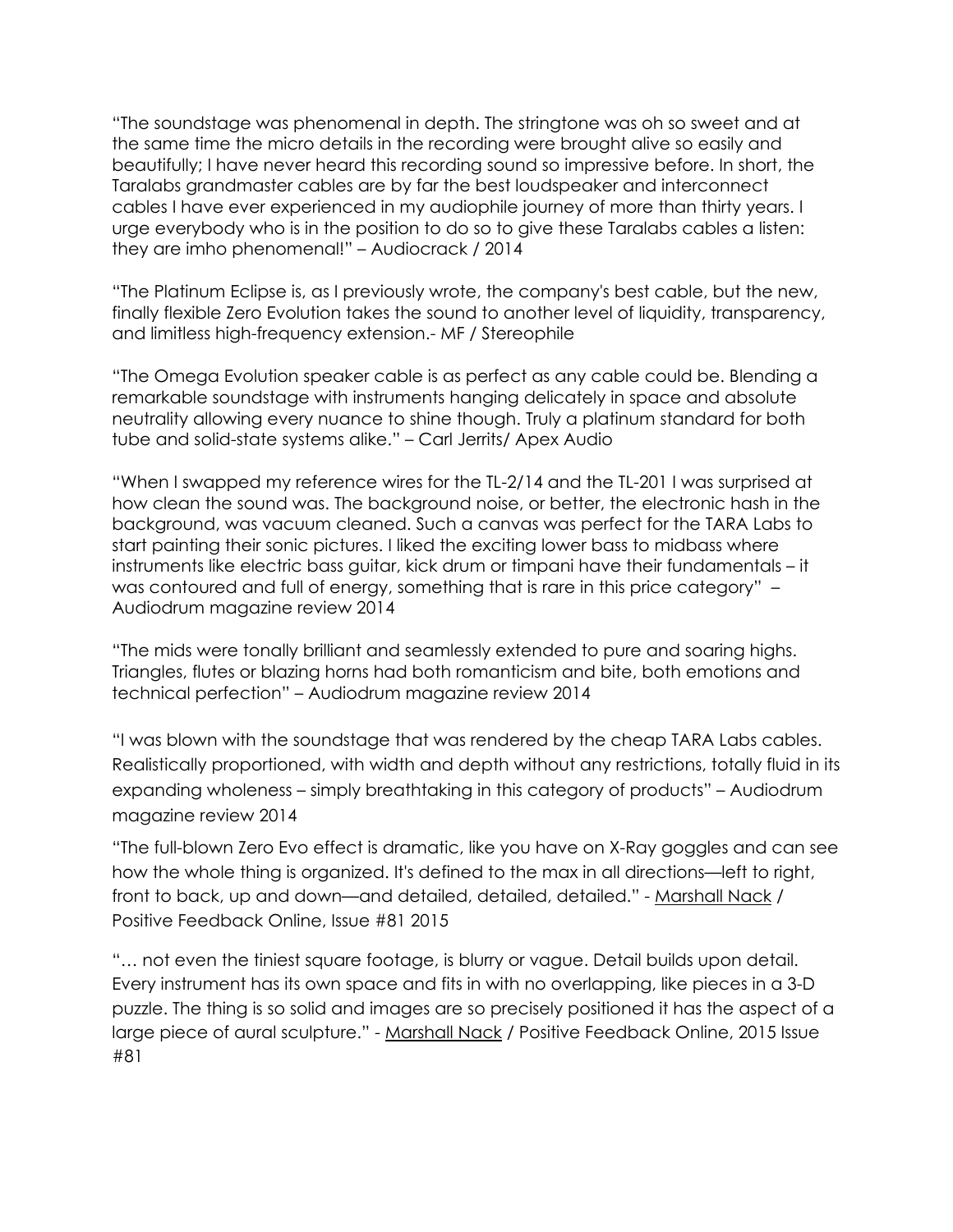"Generally speaking, today's audio cable products fall into two camps: those that emphasize beautiful sound and those that strive for ruler-flat neutrality. But what's really needed is a mutant breed that is able to deliver on both fronts. That's where the new TARA Labs Zero Evolution interconnects fit in. This cable is decisively in the neutral camp. However, it has unsurpassed timbral fidelity and characteristics like liquidity and ease, all of which I associate with the musical camp. But the beauty of their sound does not impair their passing an incredible amount of information." - *[Marshall Nack](http://positive-feedback.com/reviews/hardware-reviews/tara-labs-the-zero-evolution-interconnect-with-hfx/) / Positive Feedback Online, Issue #81*

"The Evolution upgrade adds the rich textured midrange of the Stealth Sakra, while continuing to produce faster attacks, longer sustains, and deeper decays" – MF Stereophile magazine #Vol 36

"The go-to wires for my system when it's not hosting review gear are TARA Labs Zero Evolution interconnects" – MF / Stereophile magazine Dec. 2015

"The TARA Labs cable (TARA Labs Professional Concert-Tour instrument cable) was incredibly transparent, clean, and revealing…" Dave Robinson / Positive Feedback 2015

" The TARA Labs Evolution Zero had a fast, clean, open overall sound, with airy highs and tight bass. The Evolution upgrade adds the rich, textured midrange of the Stealth Sakra, while continuing to produce faster attacks, longer sustains, and deeper decays, said MF." Stereophile magazine 2015 Recommended components (Vol.29 No.12)

"… the TARA Labs Zero Evolution and Omega Evolution have clearly established themselves in my "top o' the heap" category, and with ease. My listening with a large variety of sources (from three different reference grade turntables and DSD all the way out to Quad) indicates that these cables have a crystalline transparency, a speed, a purity, and a dynamic immediacy that you have to hear to believe. These are all audio virtues that are quite important to me, and result in everything from a holographic presentation of the music to a "you-are-there" sense of presence.

This is beyond "spooky good"…the TARA Labs Zero Evolution and Omega Evolution series of cables are in the front edge of the first rank, whether you're looking for unbalanced, balanced, or power cabling. Absolutely killer reference-class performance, and in my experience, *ne plus ultra*.

A big winner of Brutus Awards for both lines!" – David Robinson / Positive Feedback 2015

"I've already mentioned the TARA Labs guitar cable in my Brutus Award on the great little Bottlehead Tode guitar amp in part one of my Brutus Awards, but I want to flesh out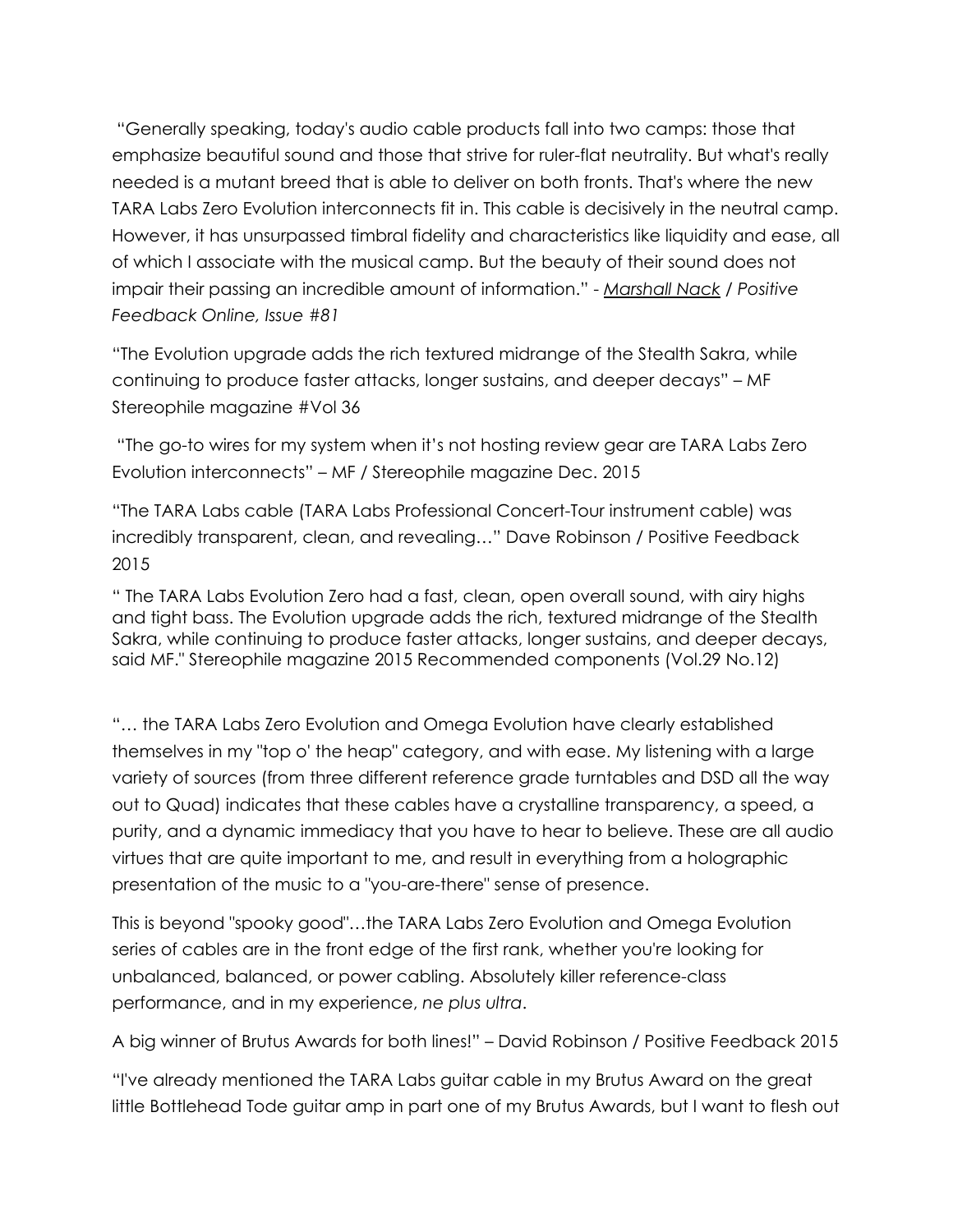the virtues of the TL Pro Concert Tour cable. In many ways, it mirrors the strengths of the TARA Labs cables praised above are mirrored in this guitar cable: It's very transparent, bloody *quick*, and intensely revealing of everything that your pickups toss its way for transmission to your amp. It's also made tough, to handle the demands of a life performing on the road. And this puppy delivers!... you are going to electrify your audiences with crystal lightning! I'm sold!"- David Robinson / Positive Feedback 2015 (The TARA Labs Professional Concert Tour Guitar Cable)

"TARA Labs Evolution is a wonderful, amazing set of cables made by the people who know how to turn a great product into outstanding one" - Positive Feedback magazine - [Wojciech Pacuła](http://positive-feedback.com/high-fidelity/tara-labs-evolution-cables/), Issue 86

"TARA Labs Evolution is a wonderful, amazing set of cables made by the people who know how to turn a great product into outstanding one. How many more such magicians are still walking around in this world? "*GOLD Fingerprint" Award* for the interconnect and speaker cable—there is no way around it." – Positive Feedback magazine - [Wojciech Pacuła](http://positive-feedback.com/high-fidelity/tara-labs-evolution-cables/), Issue 86

"First, let me tell you about dynamics—a fantastic, explosive, powerful one. Always equally exciting without tempering in less important moments, and by that generating huge excitement. This is one of the few cables that show this aspect of music intimately, as if we were sitting in front of a stage at a concert. It's a beautiful, exciting performance even smoother than what we get from SILTECH Triple Crown, which took me completely off guard." – Positive Feedback magazine - [Wojciech Pacuła](http://positive-feedback.com/high-fidelity/tara-labs-evolution-cables/), Issue 86

"This is not a "warm" sound in the sense in which we use the word to describe the majority of tube amplifiers. It is "warm" through lack of aggression, smoothing of all irritating elements of the recording, and combining everything into a fluid whole." – Positive Feedback magazine - [Wojciech Pacuła](http://positive-feedback.com/high-fidelity/tara-labs-evolution-cables/), Issue 86 / (Regarding TARA Labs Zero Evolution & Omega Evolution SP audio cables)

"To my ears, it's the most open, spacious, well-focused, transparent, nonbright, nonwarm, nongrainy, non*sounding* interconnect I've ever heard in my system" – Michael fremer / Stereophile magazine Jan. 2017 (Zero Evolution interconnects)

When Michael Fremer reviewed our TARA Labs Zero Evolution interconnects, I was taken-back at two phrases in particular he used; "Limitless high-frequency extension" and "See-to-forever." I believe that both those phrases say it all when it comes to